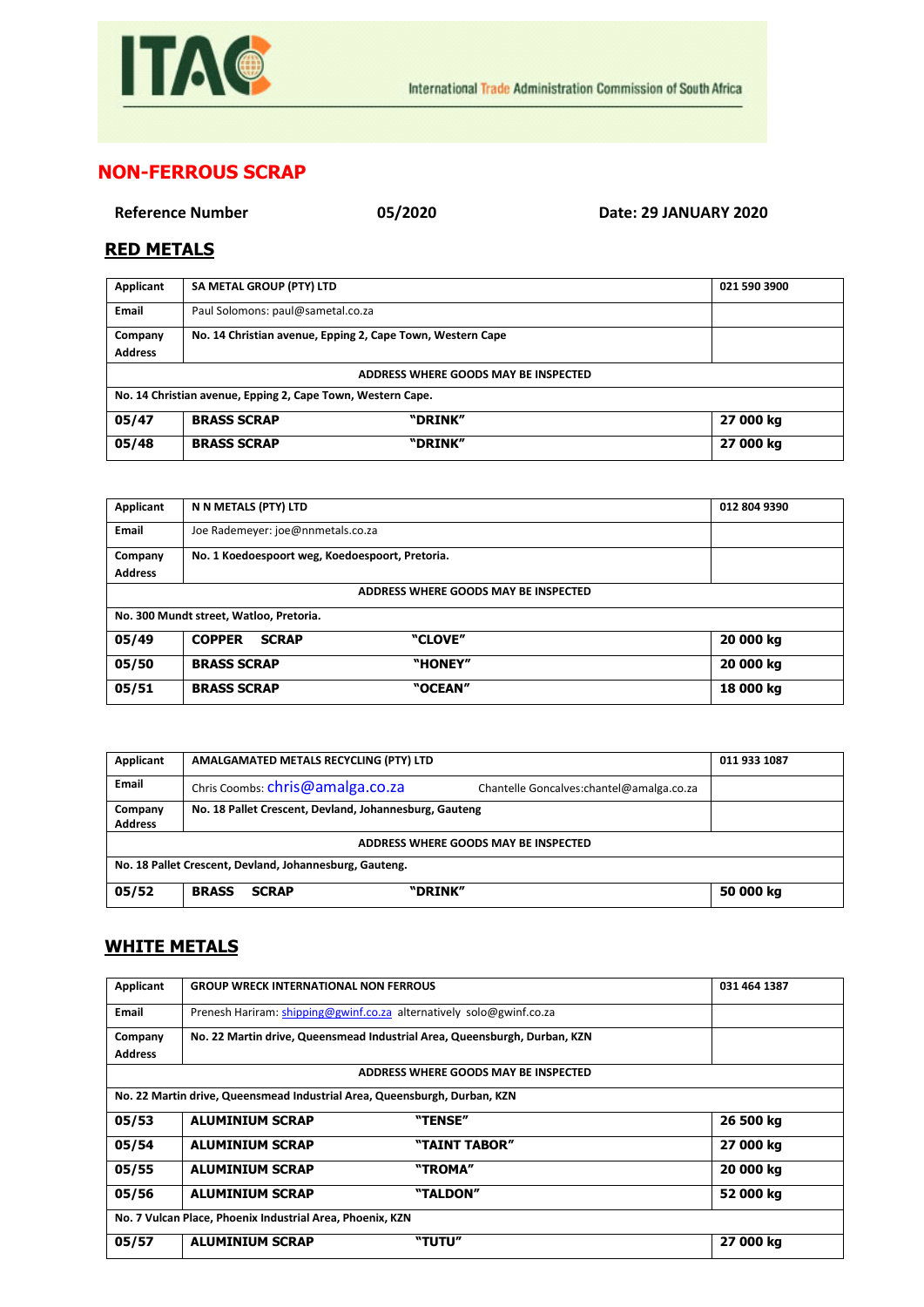| Applicant                                                   | SA METAL GROUP (PTY) LTD                                    |                                      | 021 590 3900 |  |
|-------------------------------------------------------------|-------------------------------------------------------------|--------------------------------------|--------------|--|
| <b>Email</b>                                                | Paul Solomons: paul@sametal.co.za                           |                                      |              |  |
| Company                                                     | No. 14 Christian avenue, Epping 2, Cape Town, Western Cape  |                                      |              |  |
| <b>Address</b>                                              |                                                             |                                      |              |  |
|                                                             |                                                             | ADDRESS WHERE GOODS MAY BE INSPECTED |              |  |
|                                                             | No. 14 Christian avenue, Epping 2, Cape Town, Western Cape. |                                      |              |  |
| 05/58                                                       | <b>ALUMINIUM SCRAP</b>                                      | "TABLET"                             | 26 000 kg    |  |
| 05/59                                                       | <b>ALUMINIUM SCRAP</b>                                      | "TUTU"                               | 26 000 kg    |  |
| 05/60                                                       | <b>ALUMINIUM SCRAP</b>                                      | "TALDON"                             | 24 000 kg    |  |
| 05/61                                                       | <b>ALUMINIUM SCRAP</b>                                      | "TALDON"                             | 24 000 kg    |  |
| 05/62                                                       | <b>ALUMINIUM SCRAP</b>                                      | "ZORBA"                              | 24 000 kg    |  |
| 05/63                                                       | <b>ALUMINIUM SCRAP</b>                                      | "ZORBA"                              | 24 000 kg    |  |
|                                                             | No. 34 Alamein road, Rustivia, Johannesburg, Gauteng.       |                                      |              |  |
| 05/64                                                       | <b>ALUMINIUM SCRAP</b>                                      | "TAINT TABOR"                        | 27 000 kg    |  |
| 05/65                                                       | <b>ALUMINIUM SCRAP</b>                                      | "TUTU"                               | 26 000 kg    |  |
| Crn Congella & Erma streets, Zandfontein, Pretoria, Gauteng |                                                             |                                      |              |  |
| 05/66                                                       | <b>ALUMINIUM SCRAP</b>                                      | "TAINT TABOR"                        | 27 000 kg    |  |
| 05/67                                                       | <b>ALUMINIUM SCRAP</b>                                      | "TALDON"                             | 26 000 kg    |  |
| 05/68                                                       | <b>ALUMINIUM SCRAP</b>                                      | "TALDON"                             | 26 000 kg    |  |

| Applicant                                               | <b>RECLAMATION HOLDINGS (PTY) LTD</b>                        |                                       | 011 880 6410 |
|---------------------------------------------------------|--------------------------------------------------------------|---------------------------------------|--------------|
| Email                                                   | Kevin Pleaner: kevinp@reclam.co.za                           | Nasrin Ephraim: nephraim@reclam.co.za |              |
| <b>Address</b>                                          | No. 263 Oxford road, Illovo, Johannesburg, Gauteng, 2196     |                                       |              |
|                                                         |                                                              | ADDRESS WHERE GOODS MAY BE INSPECTED  |              |
|                                                         | No. 36 Main Reef road, Dunswart, Gauteng.                    |                                       |              |
| 05/69                                                   | <b>ALUMINIUM SCRAP</b>                                       | "TALDON"                              | 50 000 kg    |
| 05/70                                                   | <b>ALUMINIUM SCRAP</b>                                       | "ZORBA"                               | 25 000 kg    |
| 05/71                                                   | <b>ALUMINIUM SCRAP</b>                                       | "TELIC"                               | 10 000 kg    |
|                                                         | No. 38-44 Jeffels road, Prospecton, Durban.                  |                                       |              |
| 05/72                                                   | <b>ALUMINIUM SCRAP</b>                                       | "TENSE"                               | 10 000 kg    |
| 05/73                                                   | <b>ALUMINIUM SCRAP</b>                                       | "TAINT TABOR"                         | 25 000 kg    |
| 05/74                                                   | <b>ALUMINIUM SCRAP</b>                                       | "TALLY"                               | 10 000 kg    |
| 05/75                                                   | <b>ALUMINIUM SCRAP</b>                                       | "TALDON"                              | 50 000 kg    |
| 05/76                                                   | <b>ALUMINIUM SCRAP</b>                                       | "TELIC"                               | 15 000 kg    |
| 05/77                                                   | <b>ZINC</b><br><b>SCRAP</b>                                  | "SAVES"                               | 10 000 kg    |
|                                                         | No. 123 Grahamstown Road, Deal Party Estate, Port Elizabeth. |                                       |              |
| 05/78                                                   | <b>ALUMINIUM SCRAP</b>                                       | "TAINT TABOR"                         | 15 000 kg    |
| 05/79                                                   | <b>ALUMINIUM SCRAP</b>                                       | "ZORBA"                               | 15 000 kg    |
| No.122 Bezuidenhout street, Wadeville, Gauteng.         |                                                              |                                       |              |
| 05/80                                                   | <b>ALUMINIUM SCRAP</b>                                       | "TWITCH"                              | 25 000 kg    |
| No. 318 Taljaard street, Hermanstad, Pretoria, Gauteng. |                                                              |                                       |              |
| 05/81                                                   | <b>ALUMINIUM SCRAP</b>                                       | "TALDON"                              | 25 000 kg    |

| Applicant                                        | <b>MAINTAIN DATA TRADE</b>                       | 021 933 5885 |  |
|--------------------------------------------------|--------------------------------------------------|--------------|--|
| <b>Email</b>                                     | Luzaan Erasmus: luzaan@megam.co.za               |              |  |
| Company                                          | No. 14 Riley road, Beaconvale, Parow, Cape Town. |              |  |
| <b>Address</b>                                   |                                                  |              |  |
| ADDRESS WHERE GOODS MAY BE INSPECTED             |                                                  |              |  |
| No. 14 Riley road, Beaconvale, Parow, Cape Town. |                                                  |              |  |
| 05/82                                            | "TROMA"<br><b>ALUMINIUM SCRAP</b>                | 17 000 kg    |  |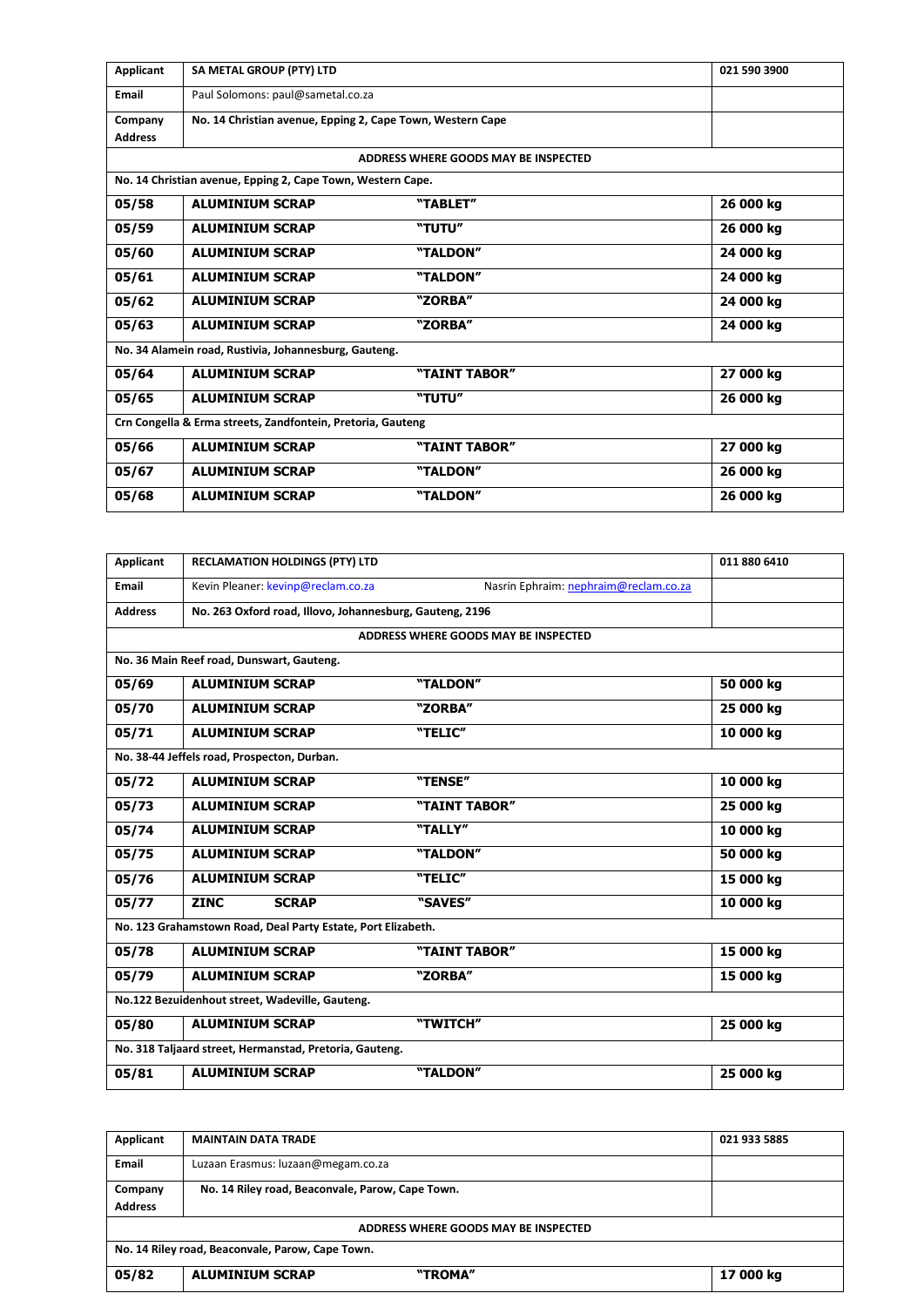| Applicant                                               | AMALGAMATED METALS RECYCLING (PTY) LTD                 |                                           | 011 933 1087 |
|---------------------------------------------------------|--------------------------------------------------------|-------------------------------------------|--------------|
| Email                                                   | Chris Coombs: chris@amalga.co.za                       | Chantelle Goncalves: chantel@amalga.co.za |              |
| Company                                                 | No. 18 Pallet Crescent, Devland, Johannesburg, Gauteng |                                           |              |
| <b>Address</b>                                          |                                                        |                                           |              |
|                                                         |                                                        | ADDRESS WHERE GOODS MAY BE INSPECTED      |              |
| No. 18 Pallet Crescent, Devland, Johannesburg, Gauteng. |                                                        |                                           |              |
| 05/83                                                   | <b>ALUMINIUM SCRAP</b>                                 | "TENSE"                                   | 50 000 kg    |
| 05/84                                                   | <b>ALUMINIUM SCRAP</b>                                 | "TROMA"                                   | 20 000 kg    |
| 05/85                                                   | <b>ALUMINIUM SCRAP</b>                                 | "TALDON"                                  | 230 000 kg   |

| Applicant      | POWER METAL RECYCLERS (PTY) LTD                                 |                                      | 011 824 3430 |
|----------------|-----------------------------------------------------------------|--------------------------------------|--------------|
| Email          | Denise Fouche: Denise@powermet.co.za                            | Mervyn Brivik: Mervyn@powermet.co.za |              |
| Company        | Esander road, Wadeville, Germiston, Gauteng                     |                                      |              |
| <b>Address</b> |                                                                 |                                      |              |
|                |                                                                 | ADDRESS WHERE GOODS MAY BE INSPECTED |              |
|                | Cnr. Buick & Chrysler street, Markman Township, Port Elizabeth. |                                      |              |
| 05/86          | <b>ALUMINIUM SCRAP</b>                                          | "TENSE"                              | 27 000 kg    |
| 05/87          | <b>ALUMINIUM SCRAP</b>                                          | "TAINT TABOR"                        | 27 000 kg    |
| 05/88          | <b>ALUMINIUM SCRAP</b>                                          | "TALDON"                             | 125 000 kg   |

| Applicant                                       | <b>COLLECT-A-CAN (PTY) LTD</b>                        |                                       | 011 466 2939 |  |
|-------------------------------------------------|-------------------------------------------------------|---------------------------------------|--------------|--|
| <b>Email</b>                                    | Michael Prinsloo: Michael@collectacan.co.za           | Elize Hebden: elize@collectacan.co.za |              |  |
| <b>Address</b>                                  | No. 5/13 Forsman close, Barbeque Downs, Kyalami, Jhb. |                                       |              |  |
|                                                 |                                                       | ADDRESS WHERE GOODS MAY BE INSPECTED  |              |  |
|                                                 | No. 9 Henry street, NE3, Vanderbilipark, Gauteng.     |                                       |              |  |
| 05/89                                           | <b>ALUMINIUM SCRAP</b>                                | "TALDON"                              | 50 000 kg    |  |
| No. 402 Rustic street, Silvertondale, Pretoria. |                                                       |                                       |              |  |
| 05/90                                           | <b>ALUMINIUM SCRAP</b>                                | "TALDON"                              | 25 000 kg    |  |

| Applicant                                                  | <b>DHINDSA TRADING CC</b>                                  |                                      | 073 749 4860 |
|------------------------------------------------------------|------------------------------------------------------------|--------------------------------------|--------------|
| <b>Email</b>                                               | Debbie Singh: dhindsasa@gmail.com                          |                                      |              |
| Company                                                    | No. 28 Hart street, Sidwell, Port Elizabeth, Eastern Cape. |                                      |              |
| <b>Address</b>                                             |                                                            |                                      |              |
|                                                            |                                                            | ADDRESS WHERE GOODS MAY BE INSPECTED |              |
| No. 28 Hart street, Sidwell, Port Elizabeth, Eastern Cape. |                                                            |                                      |              |
| 05/91                                                      | <b>ALUMINIUM SCRAP</b>                                     | "TENSE"                              | 26 000 kg    |
| 05/92                                                      | <b>ALUMINIUM SCRAP</b>                                     | "TAINT TABOR"                        | 26 000 kg    |
| 05/93                                                      | <b>ALUMINIUM SCRAP</b>                                     | "TALDON"                             | 26 000 kg    |

| Applicant                                               | GET SCRAP METAL AND WASTE (PTY) LTD.                    | 021 853 3086 |  |
|---------------------------------------------------------|---------------------------------------------------------|--------------|--|
| <b>Email</b>                                            | Adam Esterhuizen: info@getscrap.co.za                   |              |  |
| Company                                                 | No. 192 Mill street, Gants Plaza, Strand, Western Cape. |              |  |
| <b>Address</b>                                          |                                                         |              |  |
| ADDRESS WHERE GOODS MAY BE INSPECTED                    |                                                         |              |  |
| No. 5 Christopher Stack street, Atlantis, Western Cape. |                                                         |              |  |
| 05/94                                                   | "TENSE"<br><b>ALUMINIUM SCRAP</b>                       | 26 000 kg    |  |
| 05/95                                                   | <b>ALUMINIUM SCRAP</b><br>"TAINT TABOR"                 | 26 000 kg    |  |